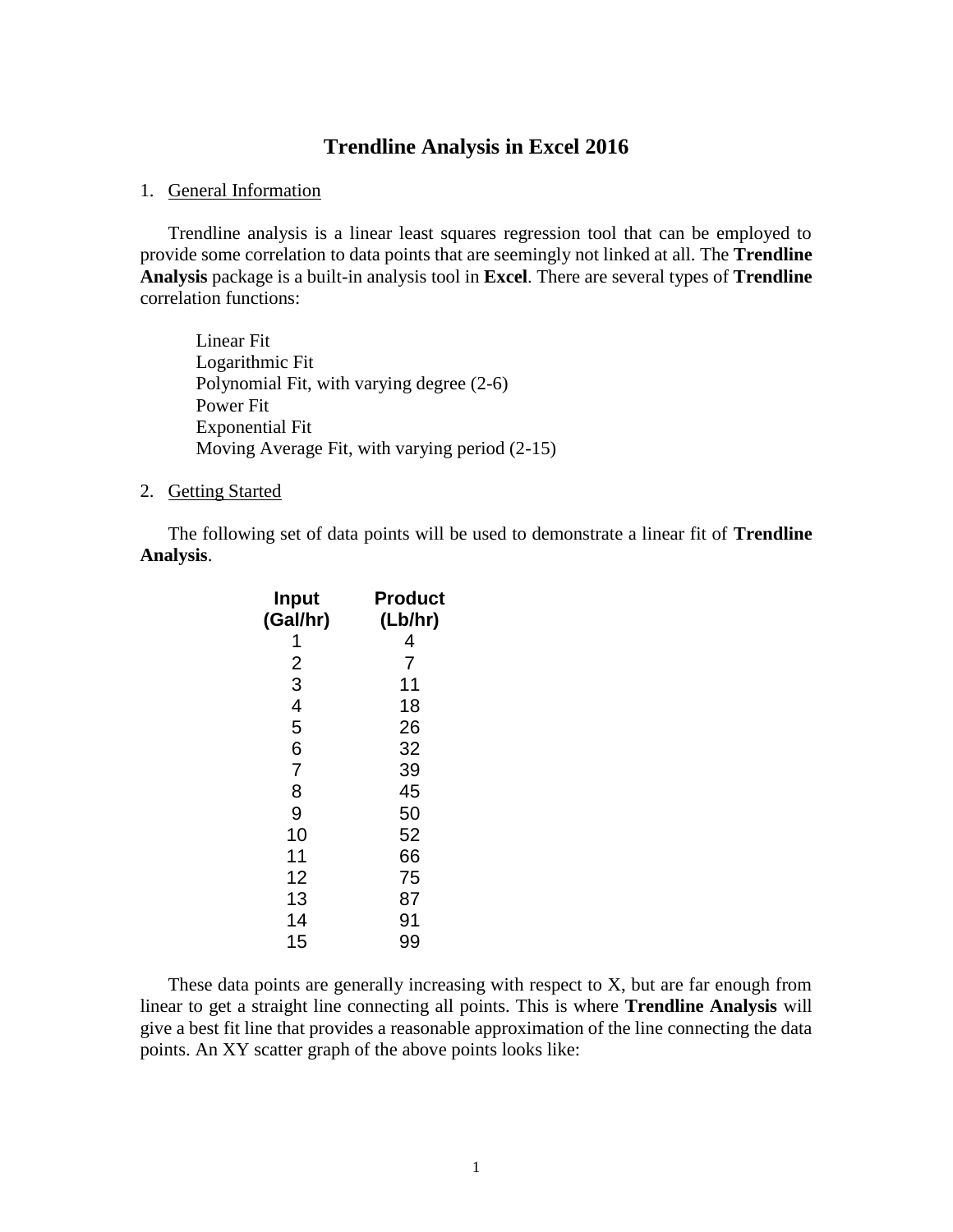

1. To utilize the **Trendline Analysis** tool, an **XY Scatter** graph must already be present. The graph above was created by selecting the two columns of data, clicking on the **Insert** tab, then in the **Charts** group click on the chart subtype scatter with only markers. To use the **Trendline Analysis** tool on the data points, the points themselves must be selected. To select the data points, first click anywhere on the graph. There should be a light blue boundary around the graph at this time notifying you that the graph has been selected. Now select the data points by right clicking once on one of the data points. After the data points have been selected, choose **Add Trendline** from the popup menu. A **Format Trendline** screen will appear and several options for fits will be presented along with an example of each. Highlight the linear fit (it best approximates this set of data points). To display the equation of the line and/or the R-squared value of the line from the **Format Trendline** screen click in the box next to **Display Equation on Chart**, and/or **Display R-squared Value on Chart**. The label that will be assigned to the **Trendline** can also be edited by entering the desired text in the **Custom** box in the **Trendline Name** section. After all of the modifications have been made, click **Close**. The line that best approximates the given data set complete with the selected labeling and numerical values will appear on the original graph. The graph with the **Trendline**, and the labeling should appear and look like: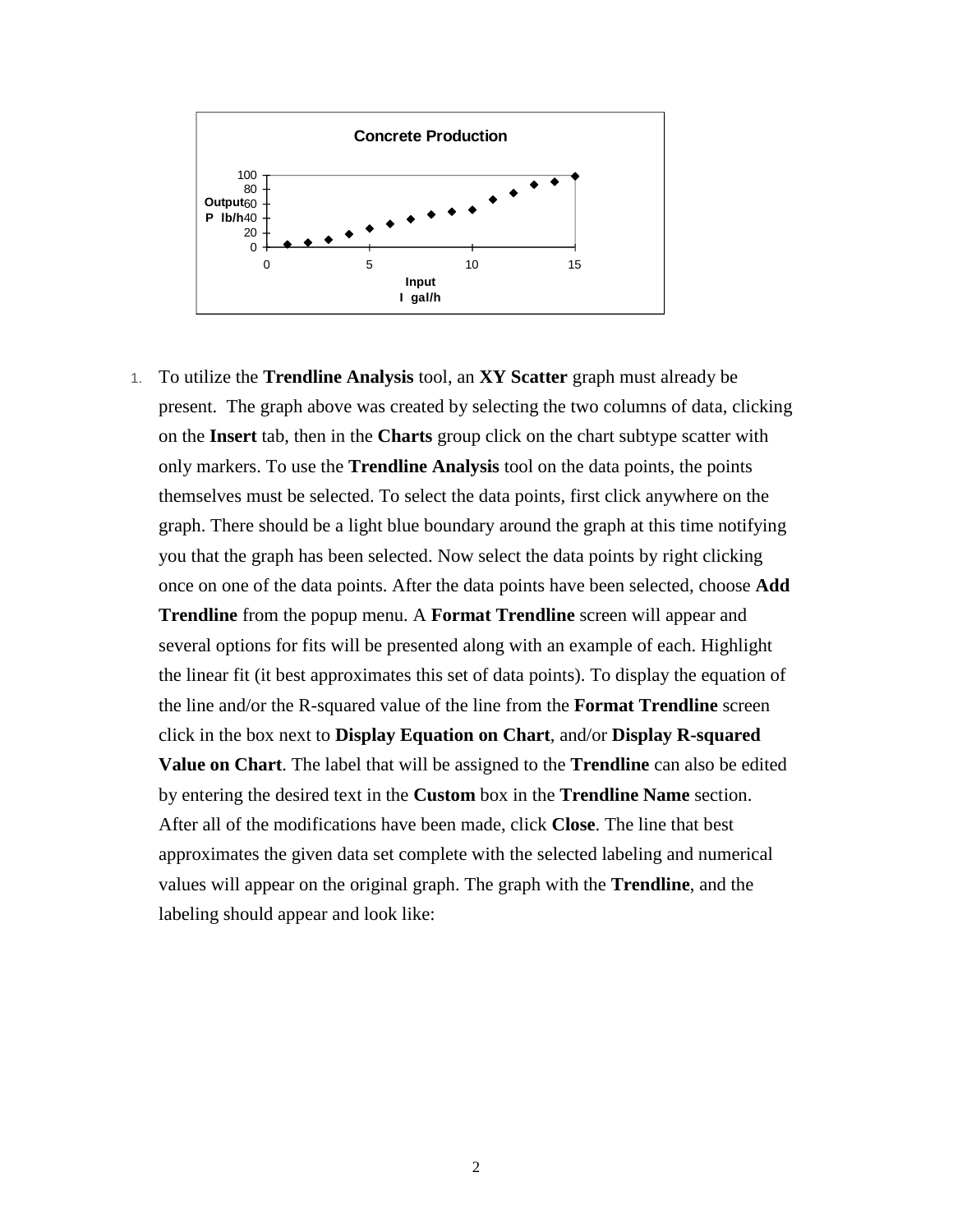

The position of the line equation and R-squared value on the graph can be changed by clicking on the text and dragging the text block with the mouse.

The accuracy of the fit can be interpreted using the **R-squared** value. As the R-squared value approaches 1, the accuracy of the fit approaches 100%.

The following are some examples of the types of fits that **Trendline** will produce.



Linear Fit: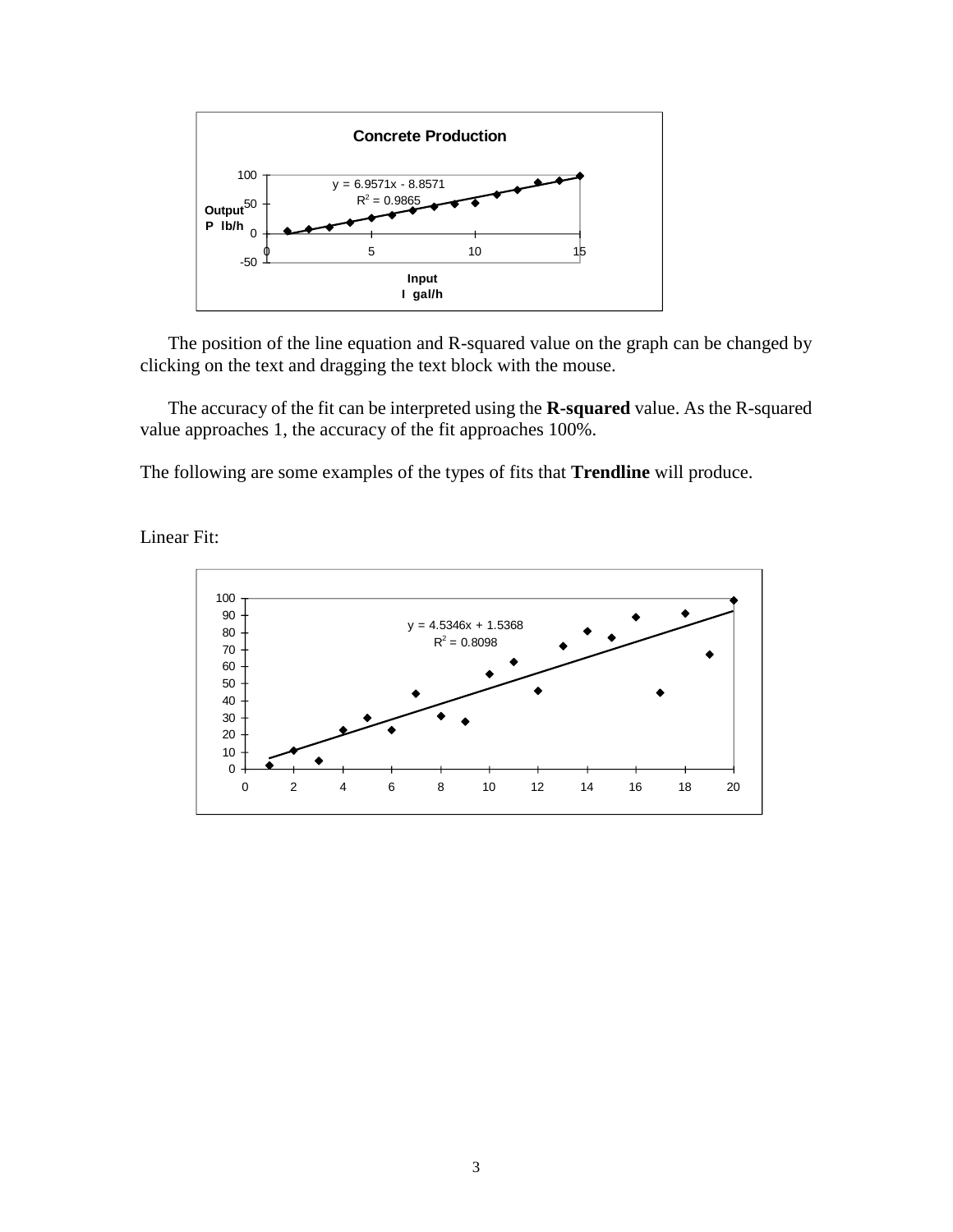Logarithmic Fit:



Polynomial Fit: (Second Order):



Polynomial Fit (4th Order):



Exponential Fit: